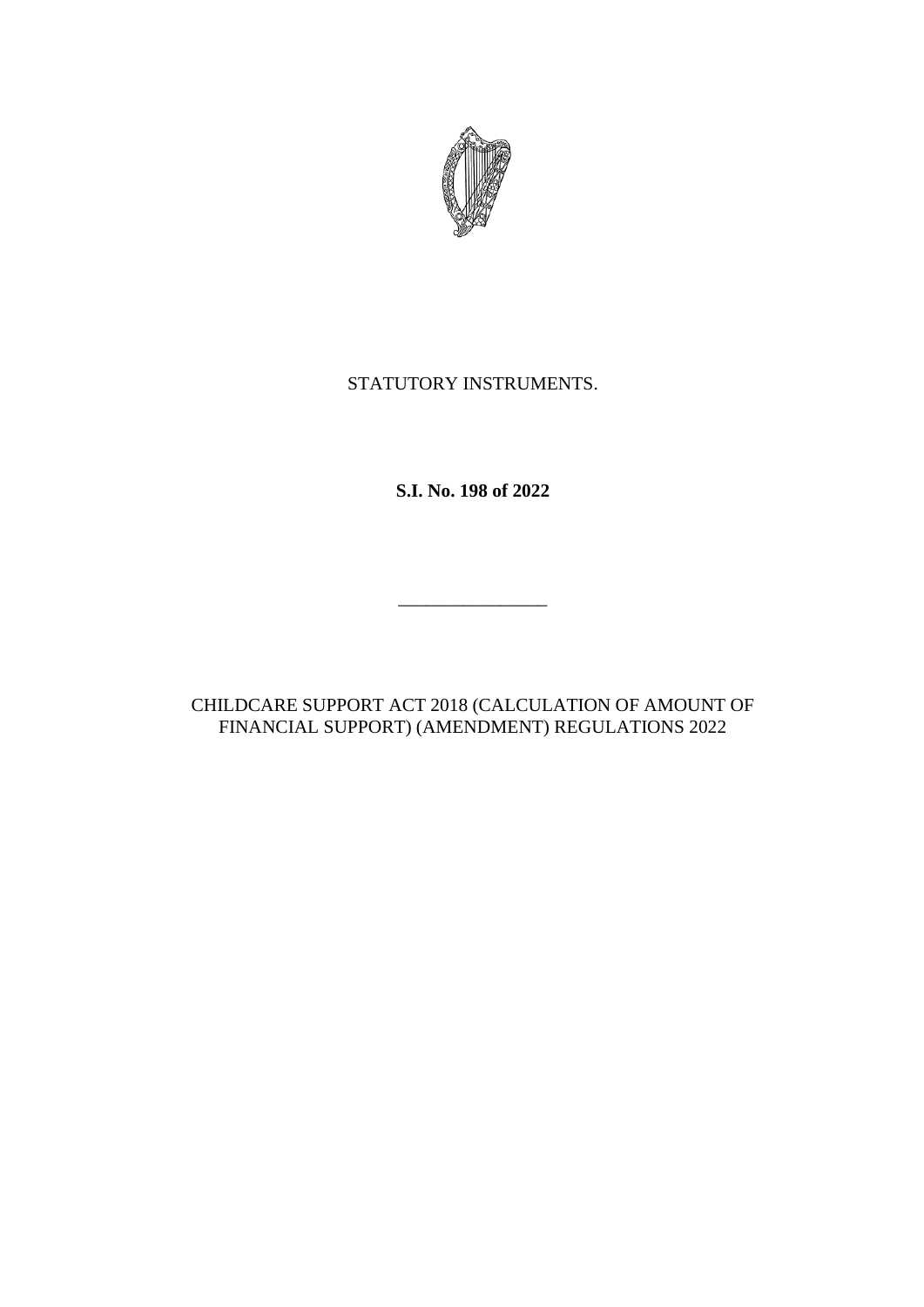# S.I. No. 198 of 2022

# CHILDCARE SUPPORT ACT 2018 (CALCULATION OF AMOUNT OF FINANCIAL SUPPORT) (AMENDMENT) REGULATIONS 2022

I, RODERIC O GORMAN, Minister for Children, Equality, Disability, Integration and Youth, in the exercise of the powers conferred on me by section 13 of the Childcare Support Act 2018 (No. 11 of 2018), and with the consent of the Minister for Public Expenditure and Reform, hereby make the following regulations:

## *Citation and commencement*

1. These Regulations may be cited as the Childcare Support Act 2018 (Calculation of amount of financial support) (Amendment) Regulations 2022.

2. These Regulations shall come into operation on 2 May 2022.

## *Interpretation*

3. In these Regulations –

"Principal Regulations" means the Childcare Support Act 2018 (Calculation of amount of financial support) Regulations 2019 (S.I. 378 of 2019).

#### *Amendment of Principal Regulations*

4. Schedule 4 of the Principal Regulations is amended by the substitution of the following schedule for schedule 4 –

## "SCHEDULE 4

#### *Maximum number of hours in respect of which an applicant may qualify for financial support*

#### Maximum number of hours for non-income related financial support

In the case of an application for non-income related financial support, the maximum number of hours per week for which an applicant may qualify for financial support shall be:

- (a) 45 hours per week where the child is under 3 years of age, or
- (b) 45 hours per week where the child has reached 3 years of age and does not yet qualify for the ECCE programme or any other pre-school programme funded by either the Minister for Children and Youth Affairs or the Minister for Education and Skills, until such time as they are eligible for ECCE at which point eligibility for non-income related financial support ceases.

*Notice of the making of this Statutory Instrument was published in "Iris Oifigiúil" of* 29*th April,* 2022*.*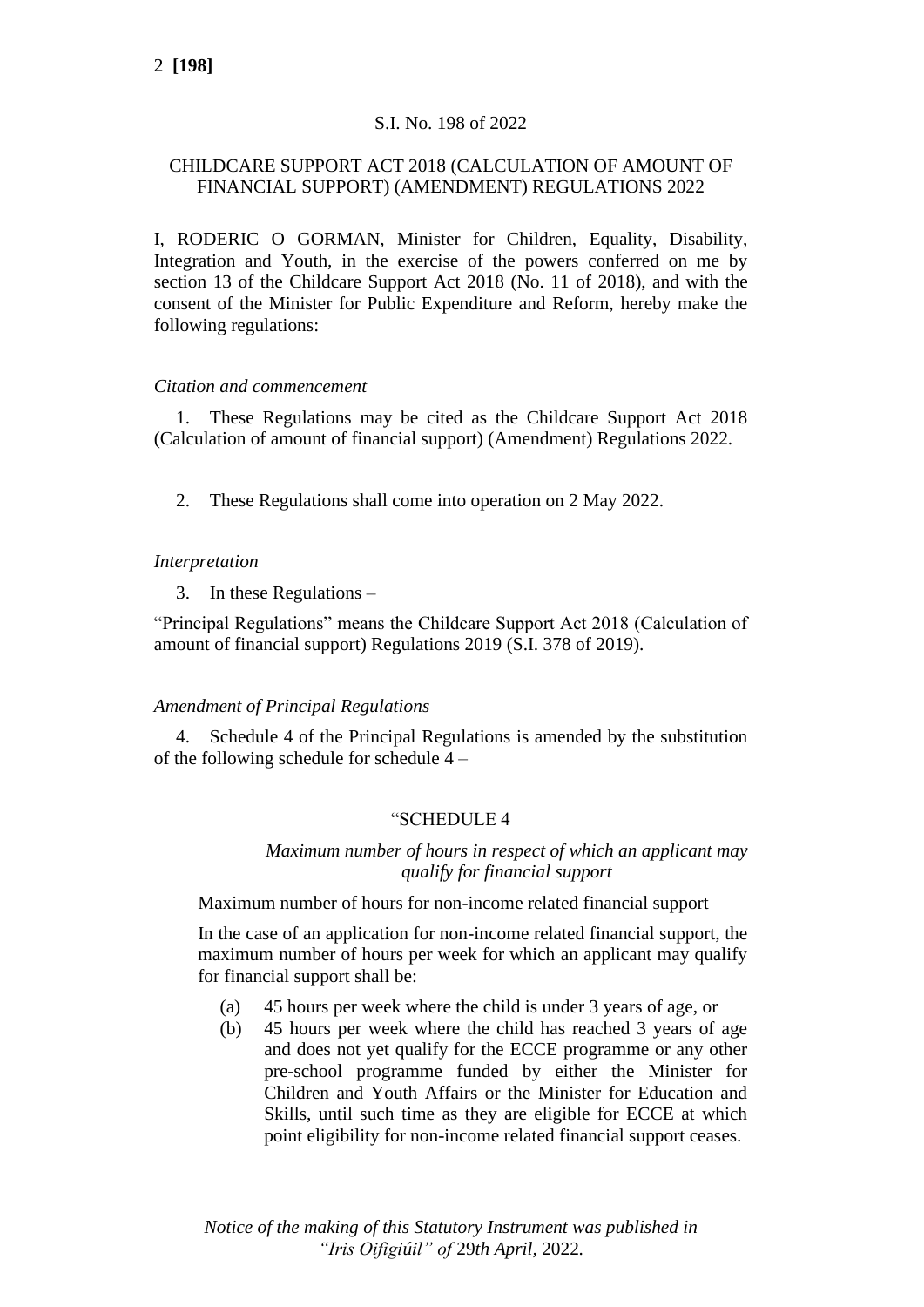## Maximum number of hours for income-related financial support

In the case of an application for income-related financial support, the maximum number of hours of financial support for which an applicant may qualify shall be:

- (a) where the applicant and his or her partner both satisfy one or more of the following
	- i) are engaged in work or study,
	- ii) are transitioning into or out of work or study, or
	- iii) are unavailable to care for the child who is the subject of the application,

the maximum number of hours per week of income-related financial support for which the applicant qualifies, is:

- 45 hours
- (b) Where the criteria specified in paragraph (a) above are not met, then the maximum number of hours per week of financial support for which an applicant qualifies is:
	- 20 hours."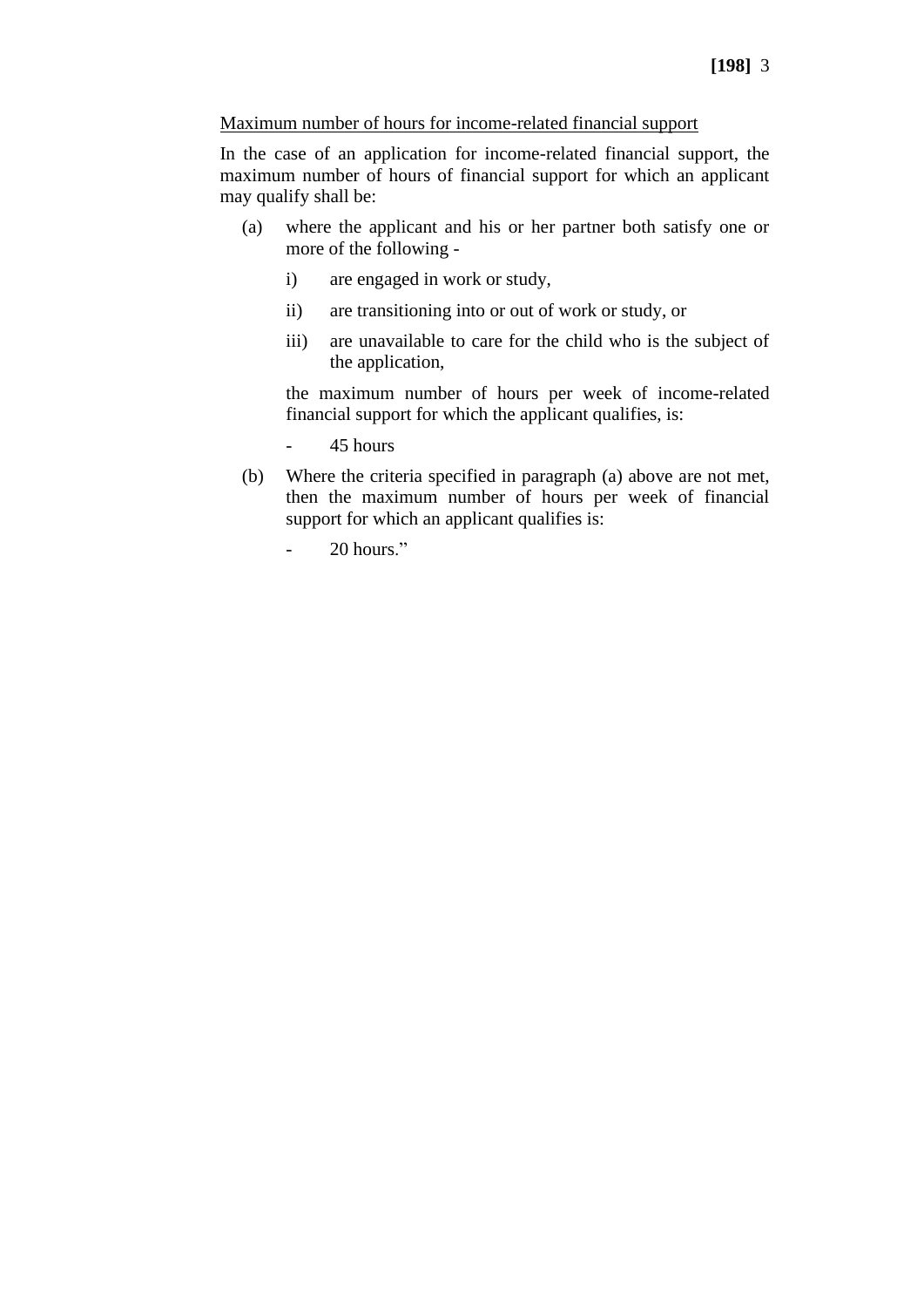The Minister for Public Expenditure and Reform consents to the making of the foregoing Regulations.



GIVEN under the Official Seal of the Minister for Public Expenditure and Reform, 21 April, 2022.

MICHAEL MCGRATH, Minister for Public Expenditure and Reform.



GIVEN under my Official Seal, 25 April, 2022.

RODERIC O'GORMAN, Minister for Children, Equality, Disability, Integration and Youth.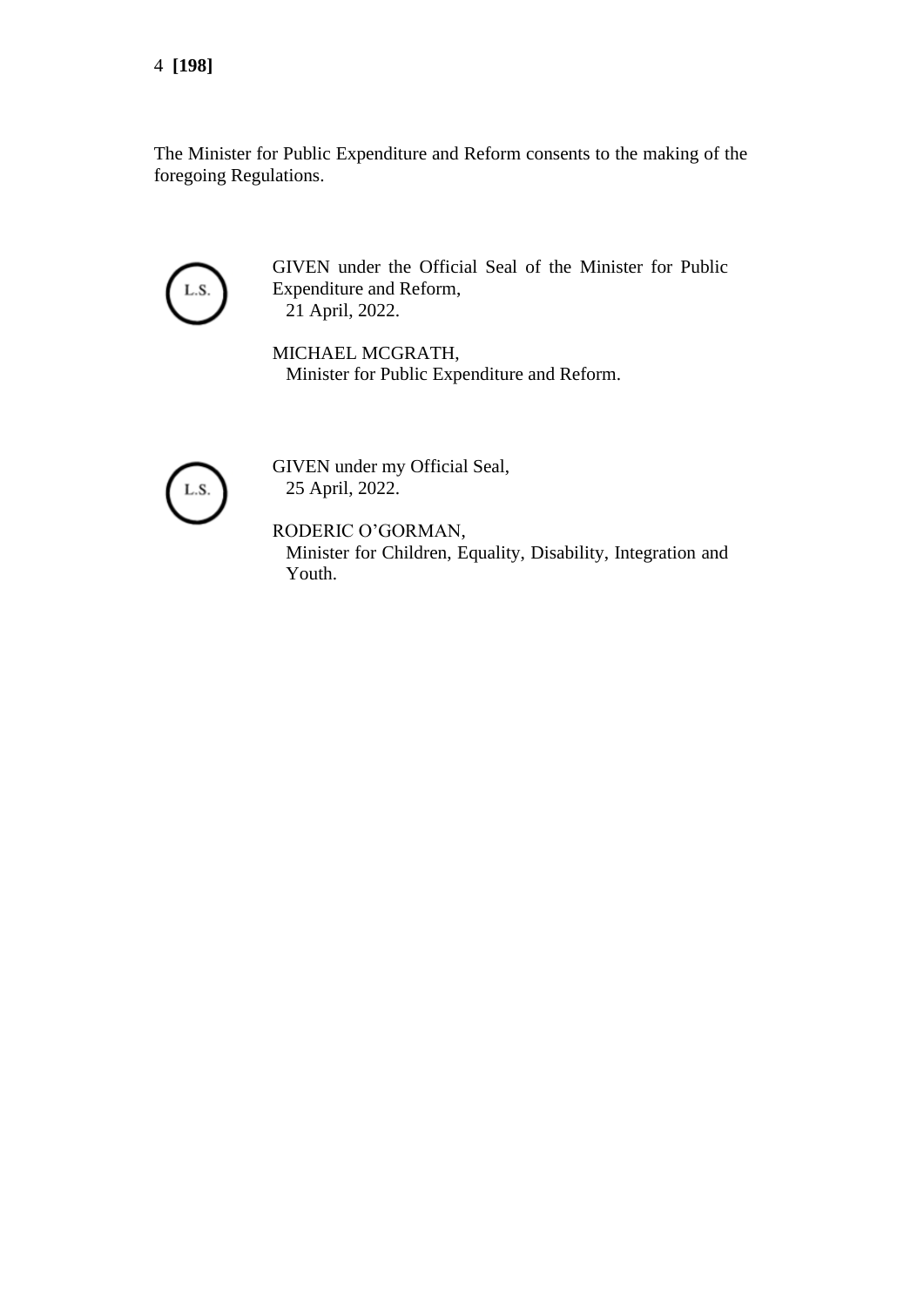#### EXPLANATORY NOTE

# (*This note is not part of the Instrument and does not purport to be a legal interpretation*.)

These Regulations are made pursuant to powers conferred on the Minister for Children and Youth Affairs under section 13 of the Childcare Support Act 2018 with the consent of the Minister for Public Expenditure and Reform.

The Regulation amends the Regulations previously made under section 13 of the Childcare Support Act 2018 (S.I. 378/2019) and (S.I. 33/2020) to allow for the discontinuance of the practice of deducting hours spent in Early Childhood Education and Care (ECCE) or any pre-school programme funded by the Minister for Children and Youth Affairs or the Minister for Education and Skills or school from the entitlement to National Childcare Scheme (NCS) subsidised hours.